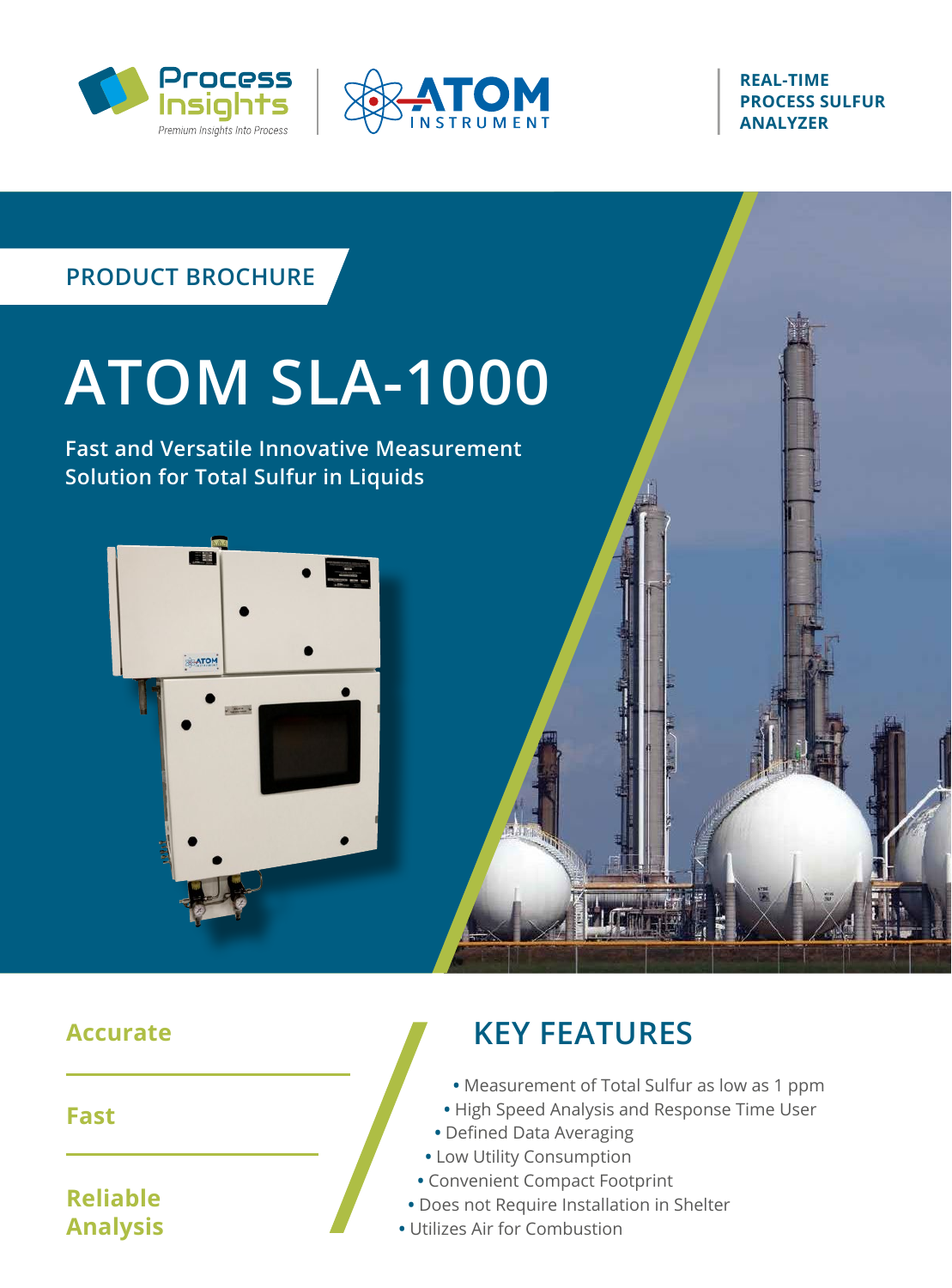ATOM Instrument offers the most versatile total sulfur analyzers available. The ATOM SLA-1000 has the fastest analysis time of any commercially available analyzer allowing user-defined, multiple cycle averaging to improve analyzer performance. The analyzer operating software is both intuitive and user-friendly. In addition, the SLA-1000 requires only bottled air (no other

**Typical Applications for the SLA-1000 includes Total Sulfur measurement in:**

- Diesel (including ULSD)
- Gasoline (including Tier-Ill)
- Reforming and lsomerization
- Other Refinery Grade Fuels
- Blending Operations
- Catalyst Protection
- Natural Gasoline

#### **Key Features**

#### **Excimer UV Fluorescence (EUVF) Provides Low Range Detection and Stability**

The SLA-1000 is based on field proven EUVF technology that is exceptionally stable and utilizes an excitation wavelength that achieves high detection sensitivity. The SLA-1000 is an excellent fit for applications in the 0-1O ppm range even at concentrations lower than 1 ppm. In addition, the Excimer technology provides little to no nitrogen interference compared to other UVF technologies. The SLA-1000 is designed for outdoor installation and used in harsh environments like applications within the petroleum and petrochemical industries.

#### **Simplified Design Improves Reliability**

Calibration and validation routines are seamlessly incorporated into the ATOM operation software. The analyzer has a very fast response time to process changes (within 1 cycle), insuring proper process monitoring with fast moving processes. The sample injection system design is simplified resulting in greater reliability and lower maintenance, for example, the sample valve only actuates once per cycle increasing lifetime. Finally, gases needed for carrier or combustion) during normal operation and does not require installation in a shelter. The SLA-1000 is an online process analyzer utilizing patented Excimer UV Fluorescence (EUVF) technology to measure total sulfur in a variety of refinery process applications.

the analyzer results are insensitive to sample buildup or interference from oxygenates present in the sample stream.

#### **Principle of Operation**

The UV Fluorescence method is the most simple and practical low-level sulfur analytical technique. It has been widely used and proven over many years of use in industrial settings. This method involves injection of a sample into a hightemperature oxidation furnace, converting all hydrocarbons into water  $(H, O)$  and carbon dioxide ( $CO<sub>2</sub>$ ). Total sulfur contained in molecularbound hydrocarbon species is oxidized at temperatures in excess of 1000°C into sulfur dioxide (SO $_{2}$ ) by the reaction:  $R-SH + O_2 \rightarrow SO_2 + CO_2 + H_2$ 

The furnace effluent containing these combustion byproducts is directed into a detection chamber where it is excited by high-energy, shortwavelength emission from the excimer source. The UV photons from the excitation source, transfer energy into the SO<sub>2</sub> molecule and raise its energy level to create an excited singlet state. These excited molecules rapidly decay back to their lower energy ground state releasing the absorbed energy as a secondary emission known as fluorescence.

 $SO_2$  + hv  $\rightarrow$   $SO_2$ <sup>\*</sup>  $\rightarrow$   $SO_2$  + hv'

Fluorescence emission is optically filtered to remove undesired wavelengths from excitation source and background scatter within the detector chamber. Detection of filtered fluorescence emission is accomplished using a Photomultiplier Tube and amplified by proprietary high sensitivity electronics.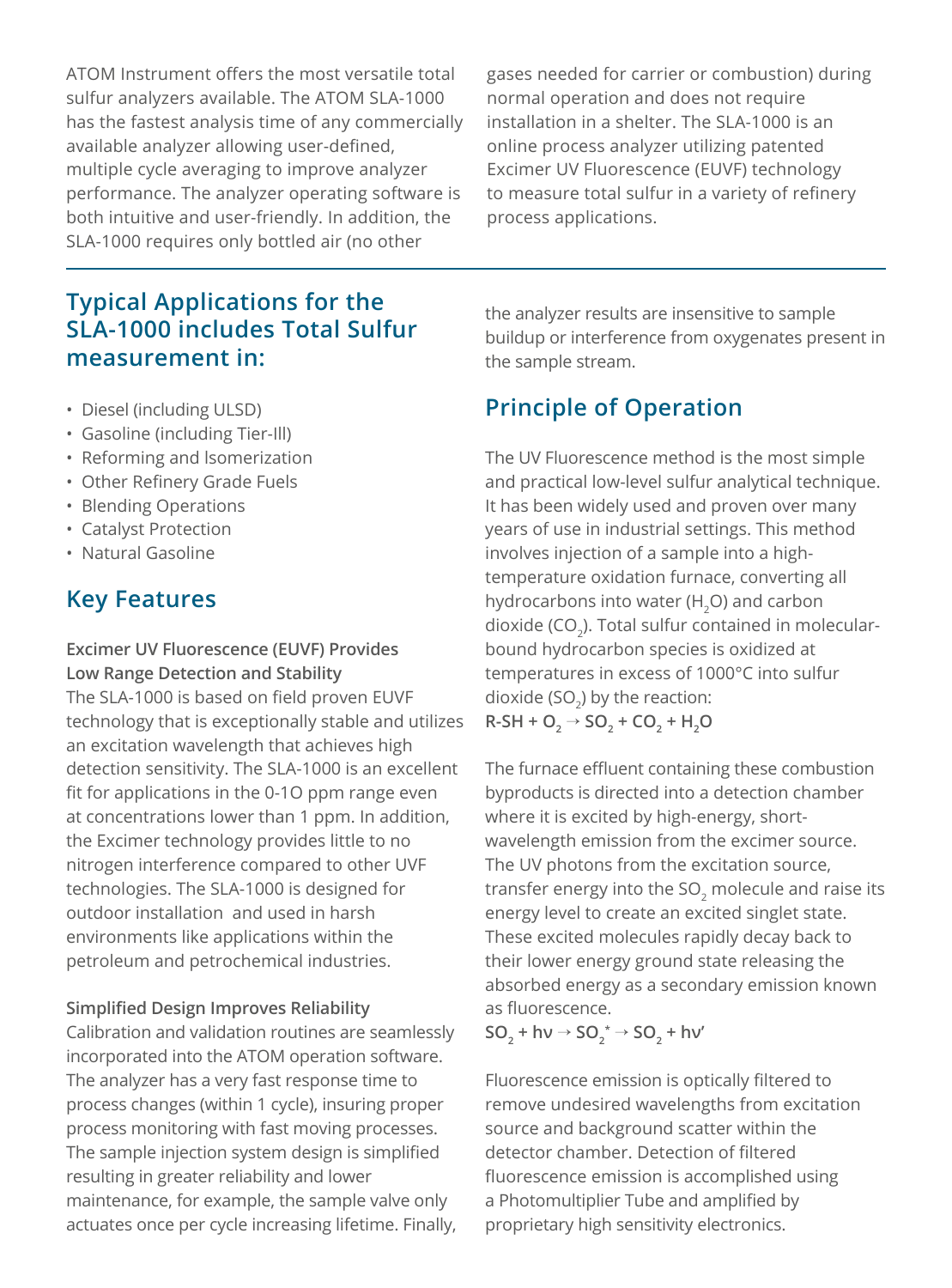#### **Graphical User Interface (GUI)**

The SLA software incorporates a user-friendly graphical user interface (GUI) designed to be both intuitive and easy to use. All aspects of analyzer operation are accessible from the Main toolbar utilizing drop down menu screens. The home screen displays 3 user selectable digital readout and analog bar graphs updated in real-time from the analysis. Run Cycle Status and current timed events are also refreshed in real-time. Major system control elements are also incorporated in this home screen. The calibrate menu allows complete control of calibration and validation processes, including manual, auto calibration and validation sequencing. Analytical results acquired during these events may be inspected at any time prior to subsequent calibrations.

All other menu screens such as Timed Events, Detector, Analog Output, Digital 1/0 and System Alarm Settings, allow the user to easily monitor or make changes to all aspects of analyzer control and operation. The GUI software also includes user setup and password security, as well as graphic plotting of real-time analysis data and display of historical settings.



#### **Remote ATOM ACCESS®**

The Analyzer Central Communication Ethernet Server Software (ACCESS) allows an authorized user to access any ATOM analyzer on the facility network from an internal office or work station. After a successful security login, the network will initiate communication to the selected instrument of choice. Once connected, the instrument can be operated and interfaced with, just as if the user was standing directly in front of the instrument. Instead of utilizing the analyzer touch screen, the remote connection keyboard and mouse are used for all interface requirements.

#### **Speed of Analysis and Response Time**

The SLA-1000 is specifically designed for high speed analysis and a fast response time. This feature enables more rapid, real-time measurements to be performed, allowing process events and changes to be monitored and quantified in a timely manner. Process variations and detail potentially obscured with slower responding analyzers, may be revealed or become more apparent. The cycle time is completely user selectable although a 1 ODsecond cycle time is standard.

#### **Low Concentration Total Sulfur Analysis**

The SLA-1000 allows stable and accurate analysis at both high and low sulfur concentrations, even below 1 ppm, using the standard 100 second analysis cycle time. Any number of analysis up to 10 sequential results can be seamlessly averaged to provide a more consistent and reliable concentration measurement. In turn, this allows optimization of low range detection performance and analyzer response time for specific application requirements.

#### **Compact Footprint**

The following table allows direct comparison of size and occupied volume for the SLA-1000 vs current standard instrument packages. (Dimensions do not include size of the mounting framework or stand.

|        | Package 1                | Package 2    | <b>ATOM SLA</b>        |
|--------|--------------------------|--------------|------------------------|
| Height | 45/56 inches<br>(D1/D2)  | 45.00 inches | 38.00 inches           |
| Width  | 24.00 inches             | 26.00 inches | 27/32 inches           |
| Depth  | 18.00 inches             | 17.00 inches | 12.75 inches           |
| Volume | 11.25/14 ft <sup>3</sup> | 11.50 $ft^3$ | $8.10$ ft <sup>3</sup> |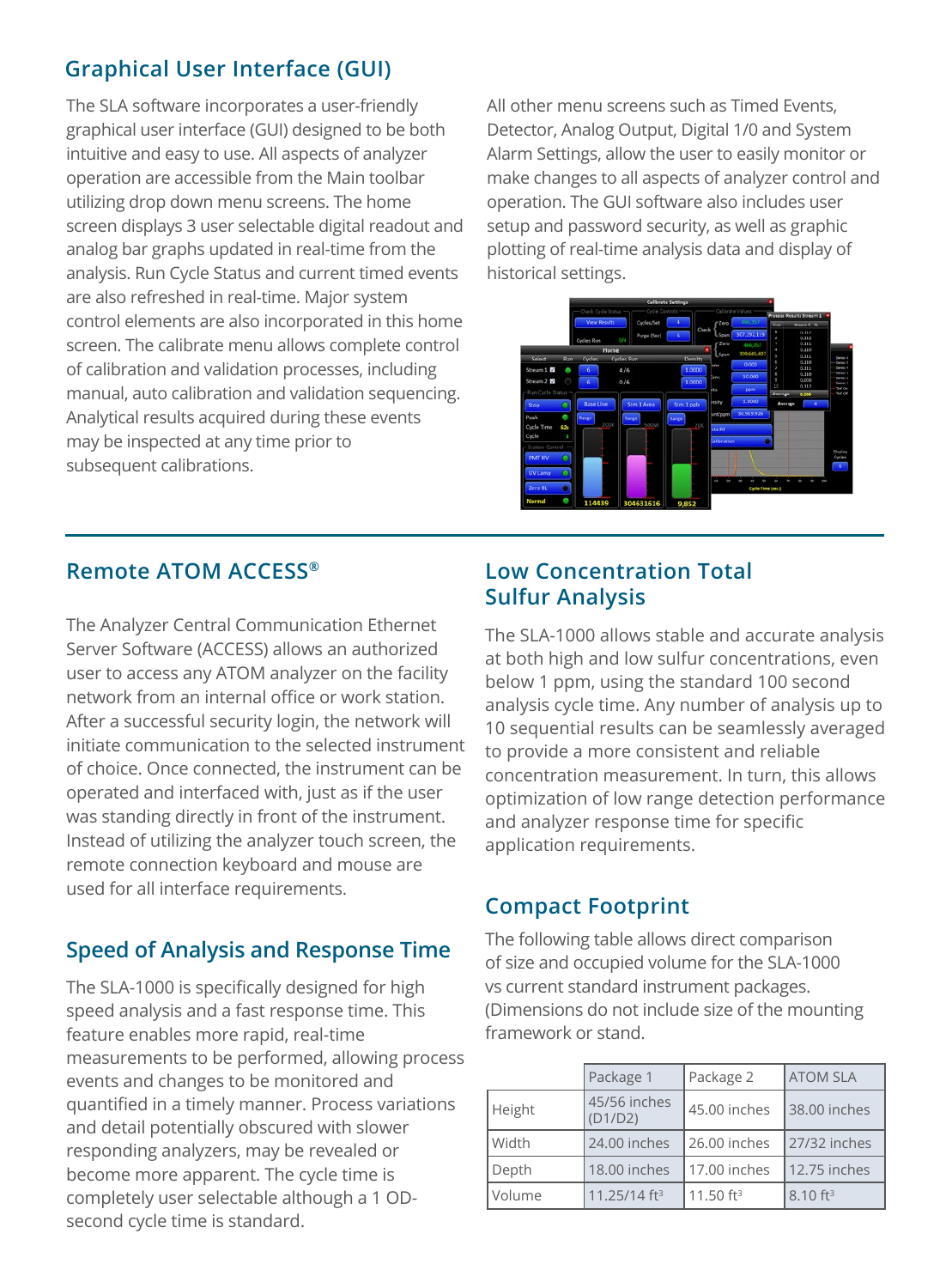#### **SPECIFICATIONS**

#### **Analytical Performance**

**Measurement Method:** Total Sulfur – Excimer UV Fluorescence (EUVF)

|                       | <b>Measurement Range:</b> 1 ppm – 10% (Application dependent)                                                                                  |
|-----------------------|------------------------------------------------------------------------------------------------------------------------------------------------|
| <b>Repeatability:</b> | 200 ppb SD or ±2% of measured value, whichever is greater. 100 ppb SD<br>with 5-min. averaging or ±2% of measured value, whichever is greater. |
| Linearity:            | ±2% of full scale (dynamic range dependent)                                                                                                    |
| <b>Response Time:</b> | 99% (+) in one cycle (180 secs typical)                                                                                                        |
| <b>Calibration:</b>   | Automatic or manual                                                                                                                            |

## **Analog/Discrete Data Communications**

| <b>Analog Outputs:</b>                        | 20 mA DC (optional)                                                                                                                                                                  |
|-----------------------------------------------|--------------------------------------------------------------------------------------------------------------------------------------------------------------------------------------|
| <b>Alarm Outputs:</b>                         | One global dry contact triggered by one or more of the following:<br>Power failure, loss op purge, low oxidizer pressure, low furnace<br>temperature. Other alarm options available. |
| <b>Digital Data</b><br><b>Communications:</b> | RS-485 or RS-422 Modbus (RS-232 or TCP/IP ethernet optional)                                                                                                                         |
| Local MMI (GUI):                              | 12" Touchscreen computer with embedded Windows 7 allows complete<br>operation and control of all analyzer functions                                                                  |
| <b>Remote Interface:</b>                      | ATOM ACCESS allows complete control of SGA-1000, including monitoring<br>of analysis parameters and digital data values                                                              |

## **Utility Requirements**

| <b>Ambient</b> | -20°C to +40°C                       | <b>Instrument Air:</b> | 70 psig (4.8 bar), 5 SCFM, Oil            |
|----------------|--------------------------------------|------------------------|-------------------------------------------|
| Temperature:   | $(-4^{\circ}$ F to $+104^{\circ}$ F) |                        | Free, -40 $^{\circ}$ C (-40 $^{\circ}$ F) |
|                |                                      |                        | dew point                                 |
| Power:         | 120 VAC, 50/60 Hz                    |                        |                                           |
|                | at 2200 watts                        | <b>Zero Grade Air:</b> | 70 psig (4.8 bar), 200 SCCM               |
|                |                                      |                        |                                           |

## **Physical Parameters**

| <b>Dimensions:</b>     | 965.2 mm (38.0 in) high x 660.4 mm (26.0 in) wide x 304.8 mm (12.0 in) deep |
|------------------------|-----------------------------------------------------------------------------|
| <b>Mounting:</b>       | Wall or Unistrut Stand                                                      |
| <b>Certifications:</b> | Built to NEC Class 1, Div 2, Group B,C,D. CSA (optional)                    |